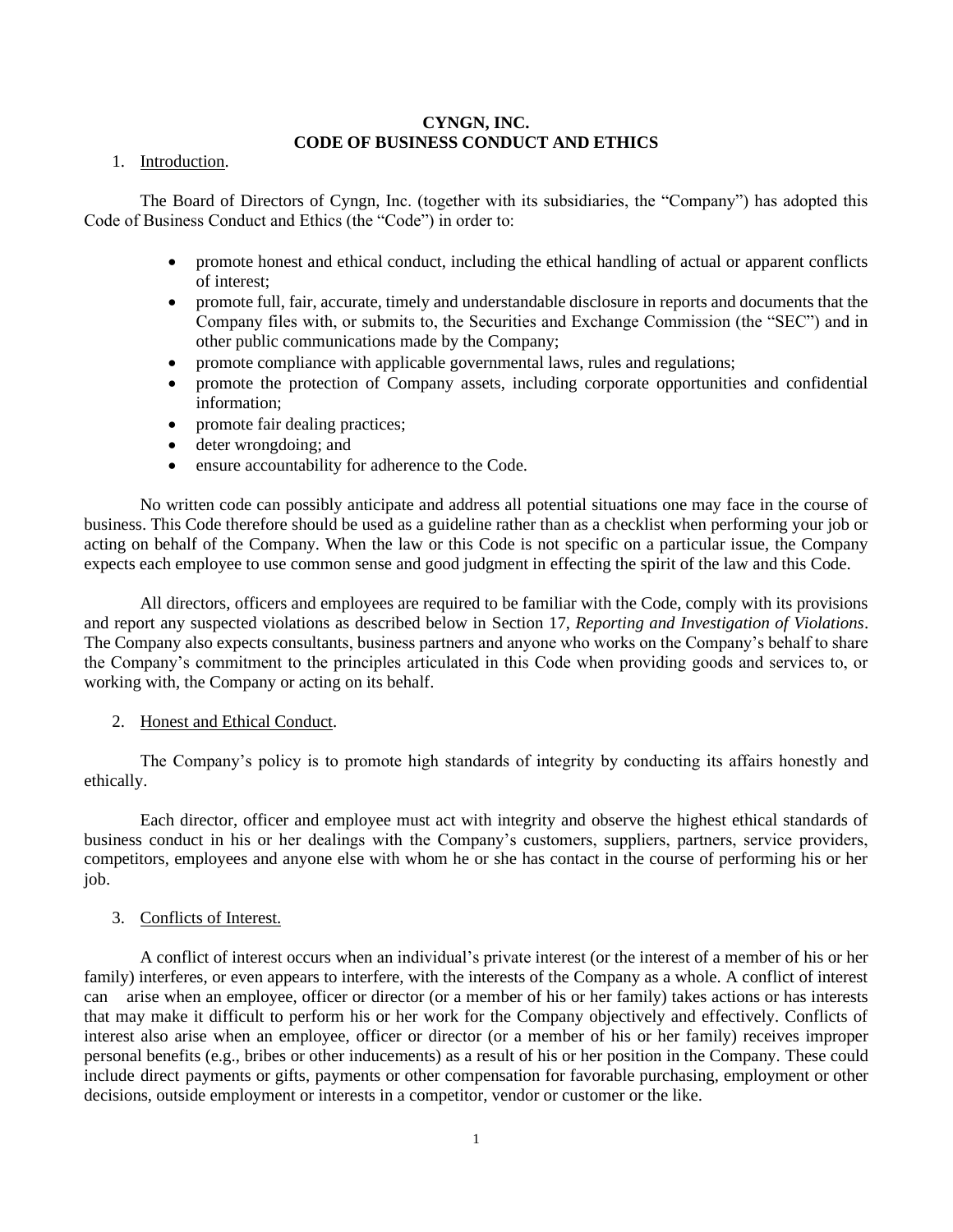Loans by the Company to, or guarantees by the Company of obligations of, employees or their family members are of special concern and could constitute improper personal benefits to the recipients of such loans or guarantees, depending on the facts and circumstances. Loans by the Company to, or guarantees by the Company of obligations of, any director or officer or their family members are expressly prohibited.

Whether or not a conflict of interest exists or will exist can be unclear. Conflicts of interest should be avoided unless specifically authorized as described herein.

Persons other than directors and executive officers who have questions about a potential conflict of interest or who become aware of an actual or potential conflict should discuss the matter with, and seek a determination and prior authorization or approval from, their supervisor, the Chief Executive Officer or Chief Financial Officer. A supervisor may not authorize or approve conflict of interest matters or make determinations as to whether a problematic conflict of interest exists without first providing the Chief Executive Officer or Chief Financial Officer with a written description of the activity and seeking the Chief Executive Officer or Chief Financial Officer's written approval. If the supervisor is himself involved in the potential or actual conflict, the matter should instead be discussed directly with the Chief Executive Officer or Chief Financial Officer.

Directors and executive officers must seek determinations and prior authorizations or approvals of potential conflicts of interest exclusively from the Audit Committee.

#### 4. Compliance.

Employees, officers and directors should comply, both in letter and spirit, with all applicable laws, rules and regulations in the cities, states and countries in which the Company operates.

Although not all employees, officers and directors are expected to know the details of all applicable laws, rules and regulations, it is important to know enough to determine when to seek advice from appropriate personnel. Questions about compliance should be addressed to the Chief Executive Officer or General Counsel, if there is one.

No director, officer or employee may purchase or sell any Company securities while in possession of material nonpublic information regarding the Company, nor may any director, officer or employee purchase or sell another company's securities while in possession of material nonpublic information regarding that company. Information is "material" if a reasonable investor would consider it important in deciding whether to buy or sell a company's securities. Examples of material information may include: mergers and acquisitions, other significant transactions, financial performance, changes in executive management, and cybersecurity incidents. Information is "non-public" if it has not been broadly communicated to the investing public. It is against Company policies and illegal for any director, officer or employee to use material nonpublic information regarding the Company or any other company to:

- obtain profit for himself or herself; or
- directly or indirectly "tip" others who might make an investment decision on the basis of that information.

Your responsibilities, including restrictions on trading in the Company's securities, are described in more detail in the Company's Insider Trading Policy.

## 5. Disclosure.

The Company's periodic reports and other documents filed with the SEC, including all financial statements and other financial information, must comply with applicable federal securities laws and SEC rules.

The integrity of the Company's financial transactions and records is critical to the operation of our business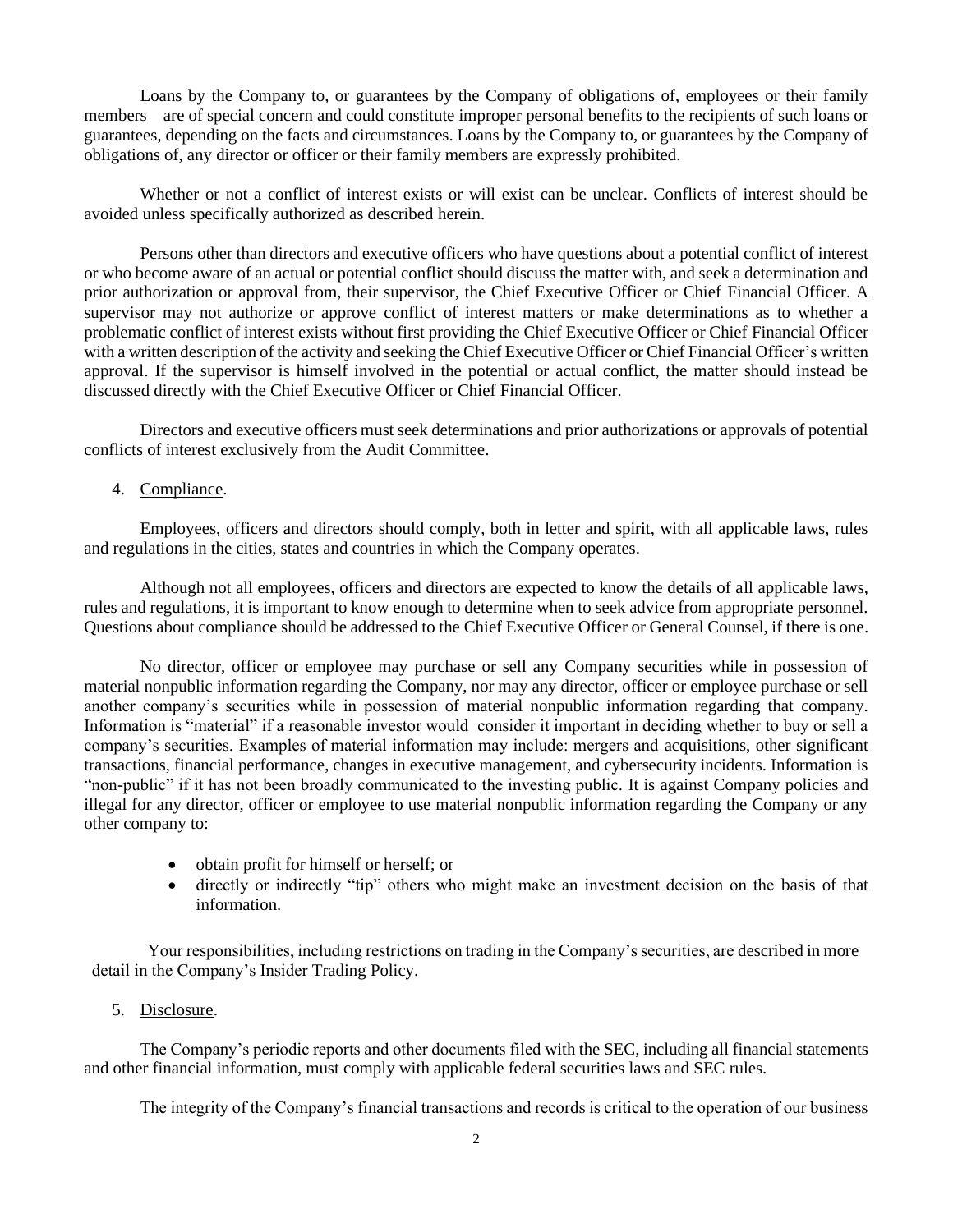and is a key factor in maintaining the confidence and trust of our employees, security holders, and other stakeholders. Each director, officer and employee who contributes in any way to the preparation or verification of the Company's financial statements and other financial information must ensure that the Company's books, records and accounts are accurately maintained. Each director, officer and employee must cooperate fully with the Company's accounting and internal audit departments, as well as the Company's independent public accountants and counsel.

Each director, officer and employee who is involved in the Company's disclosure process must:

- be familiar with and comply with the Company's disclosure controls and procedures and its internal control over financial reporting;
- should seek to ensure that the internal controls and procedures in your business area are in place, understood, and followed; and
- take all necessary steps to ensure that all filings with the SEC and all other public communications about the financial and business condition of the Company provide full, fair, accurate, timely and understandable disclosure.

Even if a director or officer is not directly involved in financial reporting or accounting, he or she is likely involved with financial records or reports of some kind — time sheet, invoice, or expense reports. In addition, most employees have involvement with product, marketing, or activities that can affect our reported financial condition or results. Therefore, the Company expects employees, regardless of whether they are otherwise required to be familiar with finance or accounting matters, to use all reasonable efforts to ensure that every business record or report with which they deal is accurate, complete, and reliable.

6. Investor Relations, Media and Public Inquiries.

Dissemination of accurate and consistent information about the Company is important to the overall commitment of the Company to be forthright and honest in its disclosures to the public. The Company has designated specific Company personnel to address public inquiries received from the media, investors, analysts and the general public. All such inquiries should be directed to the Chief Financial Officer.

7. Protection and Proper Use of Company Assets.

All directors, officers and employees should protect the Company's assets and ensure their efficient use. Theft, carelessness and waste have a direct impact on the Company's profitability and are prohibited.

All Company assets should be used only for legitimate business purposes. Any suspected incident of fraud or theft should be reported for investigation immediately.

The obligation to protect Company assets includes the Company's proprietary information. Proprietary information includes intellectual property such as trade secrets, patents, trademarks, and copyrights, as well as business and marketing plans, engineering and manufacturing ideas, designs, databases, records and any nonpublic financial data or reports. Unauthorized use or distribution of this information is prohibited and could also be illegal and result in civil or criminal penalties.

# 8. Corporate Opportunities.

All directors, officers and employees owe a duty to the Company to advance its interests when the opportunity arises. Directors, officers and employees are prohibited from taking for themselves personally (or for the benefit of friends or family members) opportunities that are discovered through the use of Company assets,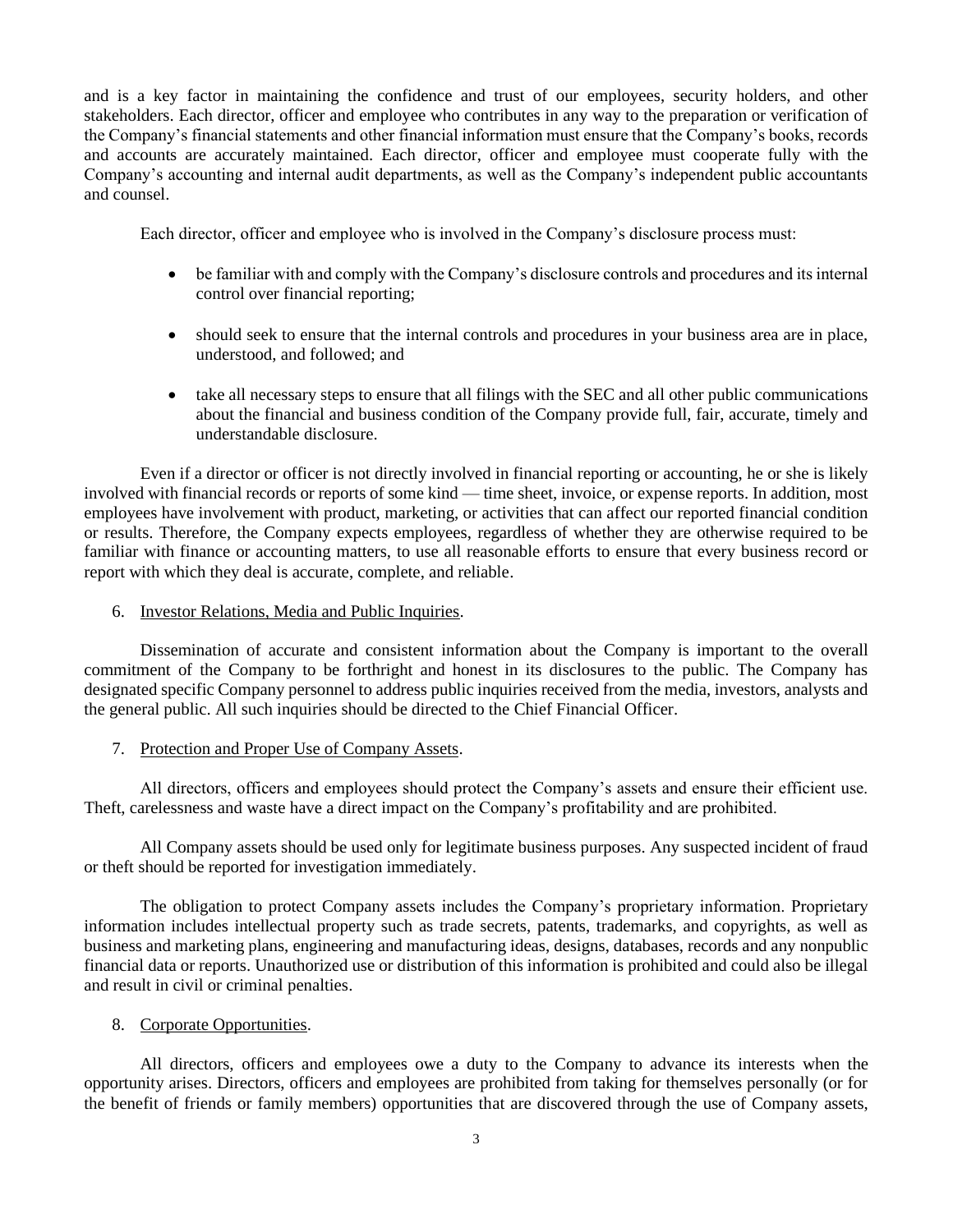property, information or position. Directors, officers and employees may not use Company assets, property, information or position for personal gain (including gain of friends or family members). In addition, no director, officer or employee may compete with the Company.

## 9. Competition and Fair Dealing.

The Company believes in promoting competitive advantage through superior performance and service, rather than through unethical or illegal business practices. All directors, officers and employees are expected to endeavor to respect the rights of and deal fairly with the Company's customers, suppliers, competitors and employees. No person representing the Company should take unfair advantage of another through manipulation, concealment, abuse of privileged information, misrepresentation of material facts, or any other intentional unfairdealing practices.

## 10. Privacy.

The Company is committed to protecting the confidential, proprietary, and private information of its employees, customers, partners, and others with whom the Company does business, including the financial and operational information of its customers submitted in connection with use of the Company'sservices. The Company respects and safeguards the private information and intellectual property entrusted to it by its employees, customers, and third parties, using it only for legitimate business purposes and in accordance with all applicable laws and governing contracts.

## 11. Participation in the Political Process.

The Company encourages its employees to actively participate in the political process. However, you may not engage in any political activities during Company time or use Company resources in furtherance of any political activity, without the approval of senior management. When expressing an individual political viewpoint or making a political contribution, you must make it very clear that you do not represent the Company, you are not acting on behalf of the Company, and you should not identify your relationship with the Company unless expressly directed and authorized by senior management to do so.

# 12. Workplace Safety.

The Company is committed to providing a safe work environment for everyone, including employees, customers and visitors. You are required to practice safe work habits and follow all applicable safety, security and health rules and practices. Do your part by identifying, reporting and escalating safety issues that you learn of or suspect so that we can strengthen our approach to workplace safety.

### 13. Discrimination and Harassment.

The Company values the diversity of its employees and partners. Harassment or discrimination by any employee, director, or consultant based on race, color, creed, gender, sexual orientation, gender identity, religion, national origin, disability, familial status, or any other protected status is strictly prohibited.

### 14. Human Trafficking and Forced Labor.

The Company has zero tolerance for forced labor, human trafficking, and slavery. Employees, directors, and consultants are required to comply with applicable laws concerning equal opportunities, child labor, forced labor, human trafficking, working hours, freedom of association, and fair wages. Employees, directors, and consultants are prohibited from engaging in human trafficking and slavery and from using forced labor.

# 15. Health and Safety.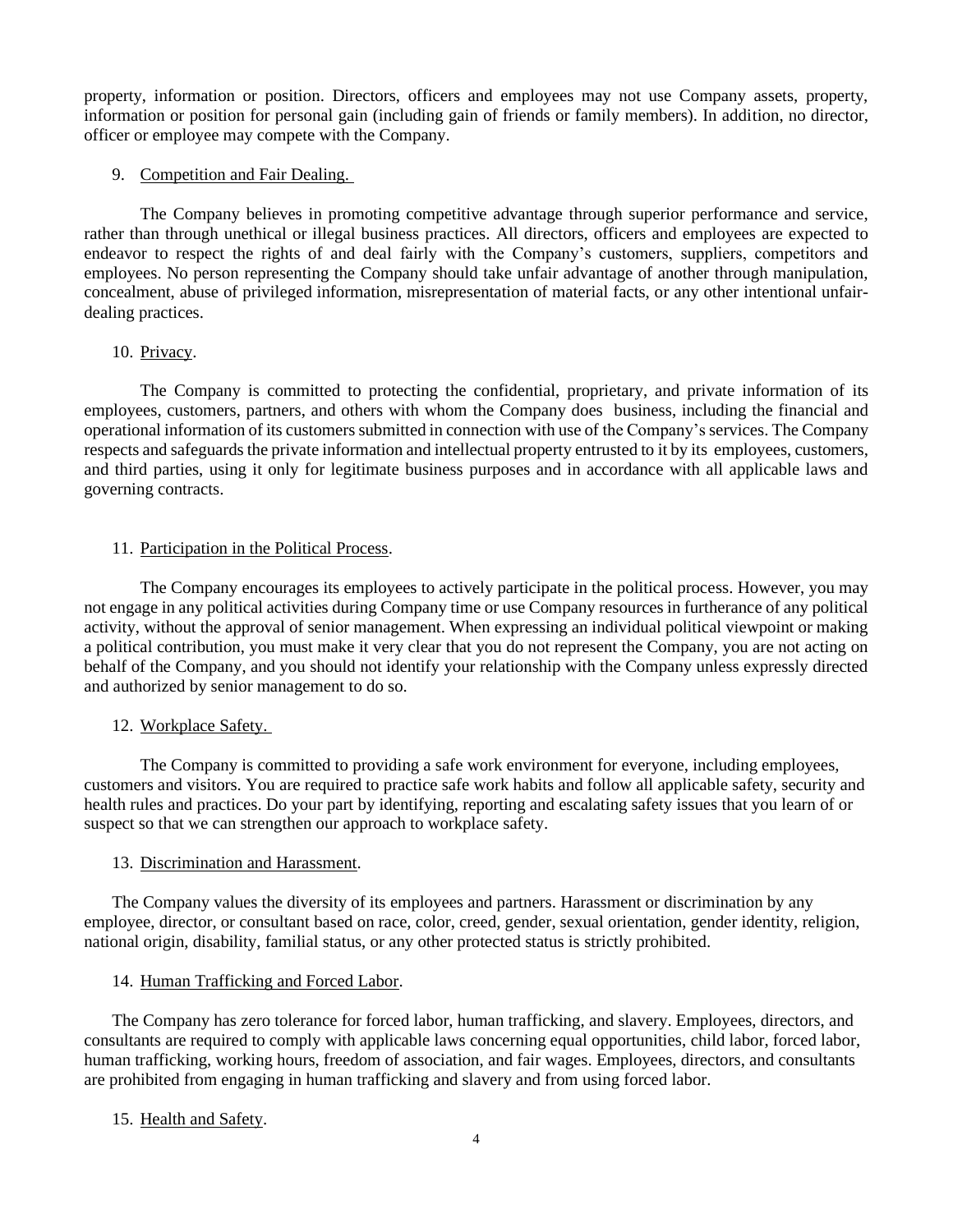The Company's expectation is that no person and no property is injured in the workplace. This means that everyone must constantly strive to achieve zero injuries and work-related illnesses. To prevent workplace injury and illness, everyone must:

- Follow all applicable safety laws and regulations.
- Comply with Company policies and the safety procedures in the Company's local facilities.
- Conduct themselves in a safe manner.
- Take all reasonable precautions when handling toxic or other unsafe materials, as well as when operating machinery and equipment.

### 16. Confidentiality.

Directors, officers and employees should maintain the confidentiality of information entrusted to them by the Company or by its customers, suppliers or partners, except when disclosure is expressly authorized or is required or permitted by law. Confidential information includes all nonpublic information (regardless of its source) that might be of use to the Company's competitors or harmful to the Company or its customers, suppliers or partners if disclosed.

## 17. Reporting and Investigation of Violations.

Actions prohibited by this Code involving directors or executive officers must be reported to the Board of Directors.

Actions prohibited by this Code involving anyone other than a director or executive officer must be reported to the reporting person's supervisor, the Chief Executive Officer or the Chief Financial Officer.

After receiving a report of an alleged prohibited action, the Board of Directors, the relevant supervisor, the Chief Executive Officer or the Chief Financial Officer must promptly take all appropriate actions necessary to investigate.

All reports may be made confidentiality and anonymously.

All directors, officers and employees are expected to cooperate in any internal investigation of misconduct.

### 18. Enforcement.

The Company must ensure prompt and consistent action against violations of this Code.

If, after investigating a report of an alleged prohibited action by any other person, the relevant supervisor, the Chief Executive Officer or the Chief Financial Officer determines that a violation of this Code has occurred, the relevant supervisor, the Chief Executive Officer or the Chief Financial Officer will report such determination to the Board of Directors.

Upon receipt of a determination that there has been a violation of this Code, the Board of Directors or the General Counsel, if there is one, will take such preventative or disciplinary action as it deems appropriate, including, but not limited to, reassignment, demotion, dismissal and, in the event of criminal conduct or other serious violations of the law, notification of appropriate governmental authorities.

### 19. Waivers.

The Board of Directors (in the case of a violation by a director or executive officer) and the Chief Executive